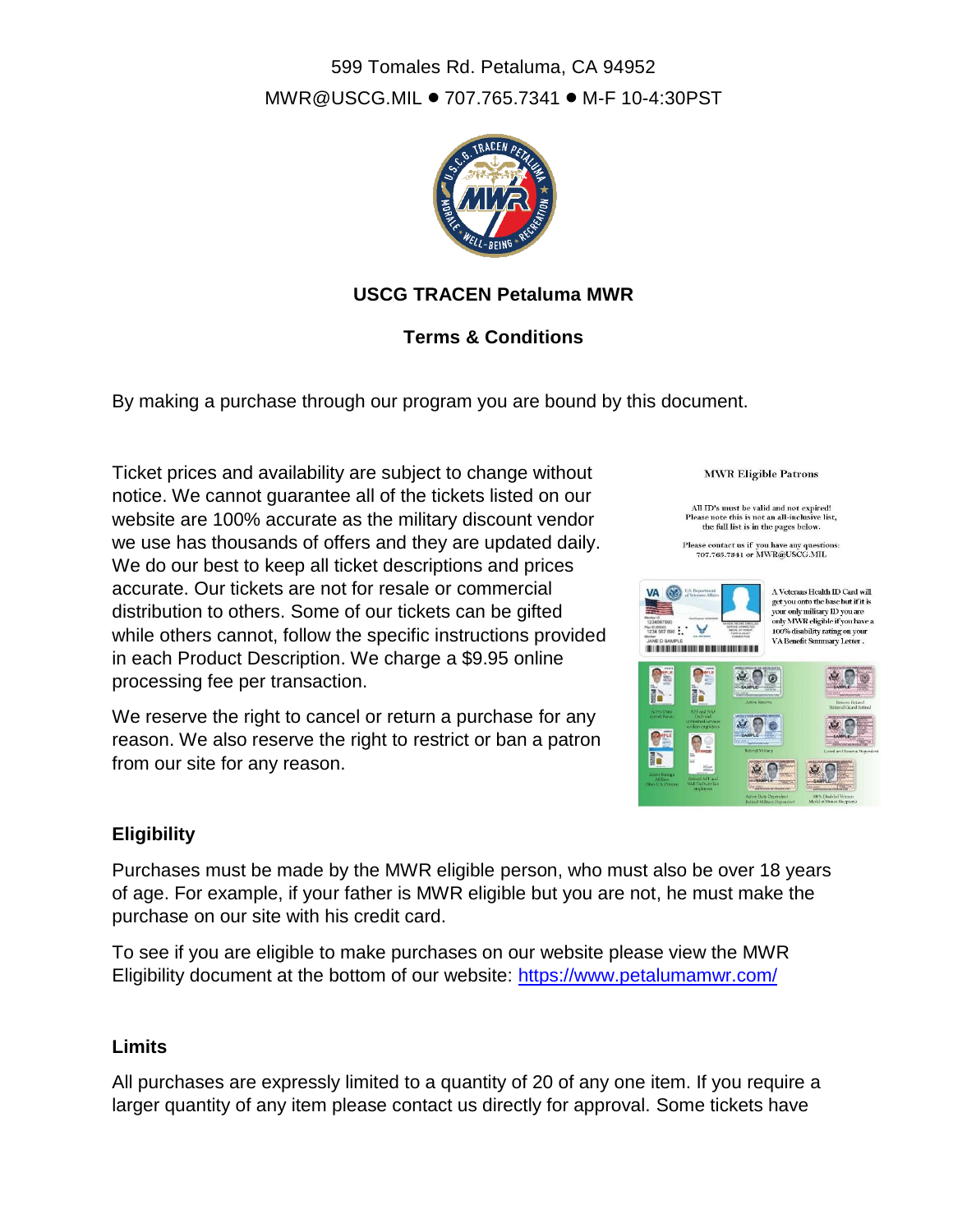# 599 Tomales Rd. Petaluma, CA 94952 [MWR@USCG.MIL](mailto:MWR@USCG.MIL) • 707.765.7341 • M-F 10-4:30PST

vendor specific rules. These rules will trump our own. For example: Disney Military Salute tickets are limited to no more than 6 tickets per eligible member per year. If you purchase more than 6 per year, your order will be cancelled and future access to our website may be denied.

## **Processing**

After receiving your order on our website, we verify your eligibility by looking at your military ID. If you are not eligible for our services, or your ID is expired, we will reach out to you via email. After 3 business days, if we have not received a satisfactory response from you, we will cancel your order and refund your credit card. If you are eligible, we then log into our military discount providers site and make the purchase on your behalf. We then email or mail your order to you, ticket type will dictate the delivery method. We process orders Monday through Friday 10-4:30PST. Please allow 2 business days processing time on orders that can be emailed to you and 2-4 weeks on orders that must be mailed to you.

## **Taxes**

We are US Government tax-exempt: B239641 and as such do not charge sales tax on any product or service we sell.

# **Payment Terms**

All sales are final, there are no returns or cancellations. We require that the credit card used to make the purchase belongs to the MWR eligible patron. You are responsible for reading and following all product specific terms and conditions including but not limited to expiration dates and blackout dates. In the rare event that your payment does not go through to our bank account we reserve the right to cancel your order on our website as well as the tickets you purchased (the tickets will not scan at the venue). In the rare event that we have an item listed on our site in error or with an error within the description we will do everything we can to remedy the situation to your satisfaction. The situation will dictate the steps we will take to fix the problem.

### **Data Protection**

View the Online Security document at the bottom of our website: <https://www.petalumamwr.com/> If you have any questions please let us know. If you opt-in to the e-newsletter you will receive MWR related emails at most twice a month. You can unsubscribe at the bottom of the emails at any time. Per Department of